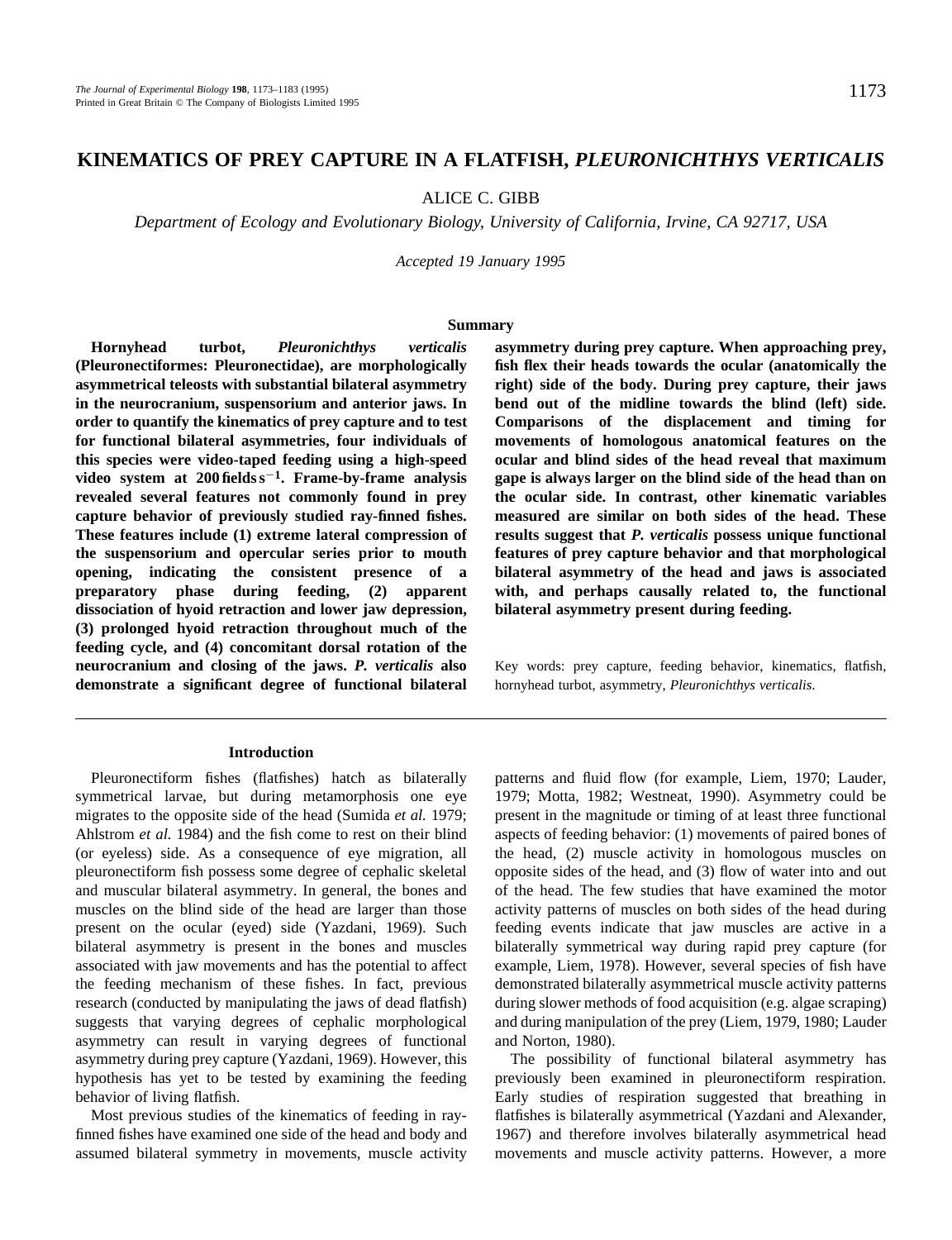recent study examining flatfish respiration in *Pseudopleuronectes americanus* has shown that flatfish are symmetrical in both the flow of the respiratory current and in the underlying respiratory mechanisms (Liem *et al*. 1985). For this species, in the case of respiration, functional symmetry is maintained in spite of morphological asymmetry.

Despite the unique questions that pleuronectiform fishes pose for evolutionary and functional morphologists, the basic kinematics of feeding behavior has yet to be described for any species of flatfish. Therefore, this study has three major goals: (1) to describe the kinematics of prey capture behavior in a flatfish, (2) to compare the kinematics with those described in the literature for other ray-finned (actinopterygian) fishes, and (3) to test the hypothesis that functional bilateral asymmetry exists during prey capture in flatfish by comparing movements of features on one side of the head with movements of homologous features on the other side of the head.

### **Materials and methods**

## *Collection and maintenance of specimens*

*Pleuronichthys verticalis* (Jordon and Gilbert) were chosen for this study because of their asymmetrical cephalic morphology. In the wild, they feed primarily on slow-moving or sessile soft-bodied invertebrates (Kramer, 1991). Earthworms *Lumbricus terrestris* were used as prey because their movement and texture are similar to those of the softbodied invertebrates that this species typically consumes.

Specimens of *Pleuronichthys verticalis* were collected during otter trawls conducted at 30 m depths off the coast of Orange County, California, USA. Individuals that died as a result of injuries sustained in the trawl were used for anatomical descriptions. Some specimens (freshly dead specimens) were dissected immediately and others (preserved specimens) were preserved by immersion in a 10 % buffered formalin for several days and then transferred to a 70 % ethanol solution. The head and jaws of freshly dead specimens were manipulated and dissected in order to observe passive movements of bones and muscles. Preserved specimens were cleared and stained in order to observe and describe the bones and cartilage of the head and jaws.

Specimens that were captured alive and in good condition were transferred to the laboratory, where they were maintained in 801 saltwater aquaria at a temperature of  $18-20$  °C on a 16 h:8 h L:D cycle. The video-taping chamber used in this study was a 1201 saltwater aquarium (dimensions  $90 \text{ cm} \times 30 \text{ cm} \times 30 \text{ cm}$ ) with a transparent bottom maintained at a temperature of approximately 20±1 ˚C. At least 48 h prior to video-taping, fish were transferred to this chamber and allowed to acclimate to it.

## *Video-taping and digitizing*

Four individual *P. verticalis* (HT4, HT8, HT10, HT21; 15.9–18.3 cm standard length) were video-taped using a NAC high-speed video system at  $200$  fields  $s^{-1}$ . They were fed earthworm pieces approximately 2–4 cm in length, placed on the bottom of the chamber. Three views of each individual feeding were recorded: (1) a view of the ocular side videotaped through a front-surface mirror placed at an angle of 45 ˚ over the tank, (2) a view of the blind side video-taped through a front-surface mirror placed at an angle of 45 ˚ below the tank, and (3) a view of the gular region (anatomically the ventral portion of the head) video-taped with a camera placed perpendicular to the front of the taping chamber (Fig. 1). The two-camera video system allowed two views to be recorded simultaneously; ocular and blind views were recorded together, as were gular and blind views. When recording the gular and blind views, only sequences in which the long axis of the fish was perpendicular to the camera were analyzed. Four feeding events were recorded using each camera combination for each individual. Thus, in total, eight prey capture events were recorded for each individual. (Individual HT4 was an exception; four feeding events were recorded from the blind and gular views, but only two from the ocular and blind views.)

Video images were analyzed using a customized digitizing program. Points on the neurocranium, jaws, hyoid and opercles were digitized, as well as several reference points on the body. At least 26 frames (which comprised 630 ms total elapsed time) were analyzed for each feeding sequence. For all sequences, time 0 was determined as the time at which the mouth first began to open. The 26 frames analyzed included the following times during the feeding cycle:  $-300$ ,  $-200$ ,  $-150$  to  $-30$  (in 30 ms intervals), 0–60 (5 ms intervals), 90–180 (30 ms intervals), 230 and 330 ms.

### *Kinematic variables*

After the video sequences had been digitized, the coordinates of the digitized points were used to calculate the variables of interest. In total, 17 kinematic variables were analyzed. In order to facilitate comparisons with bilaterally symmetrical actinopterygians, all movements of the head and jaws during feeding were determined relative to the anatomical orientation of the fish (Fig. 1).

Seven displacement and timing variables associated with movements of the upper and lower jaws were calculated as follows: (1) maximum gape (cm), the maximum distance between upper and lower jaws during prey capture; (2) time to maximum gape (ms), the interval between the beginning of mouth opening and the maximum gape; (3) gape cycle time (ms), the total time the mouth was open during prey capture; (4) maximum depression of the lower jaw (degrees), the maximum angle calculated between a point on the anterior tip of the lower jaw, a point near the articulation of the lower jaw with the quadrate and a point at the base of the pectoral fin; (5) time to maximum lower jaw depression (ms), the interval between the opening of the mouth and maximum depression of the lower jaw; (6) maximum upper jaw protrusion (cm), the maximum anterior displacement of the premaxilla; and (7) time to maximum protrusion of the upper jaw (ms), the interval between mouth opening and maximum protrusion of the upper jaw.

Two variables associated with movements of the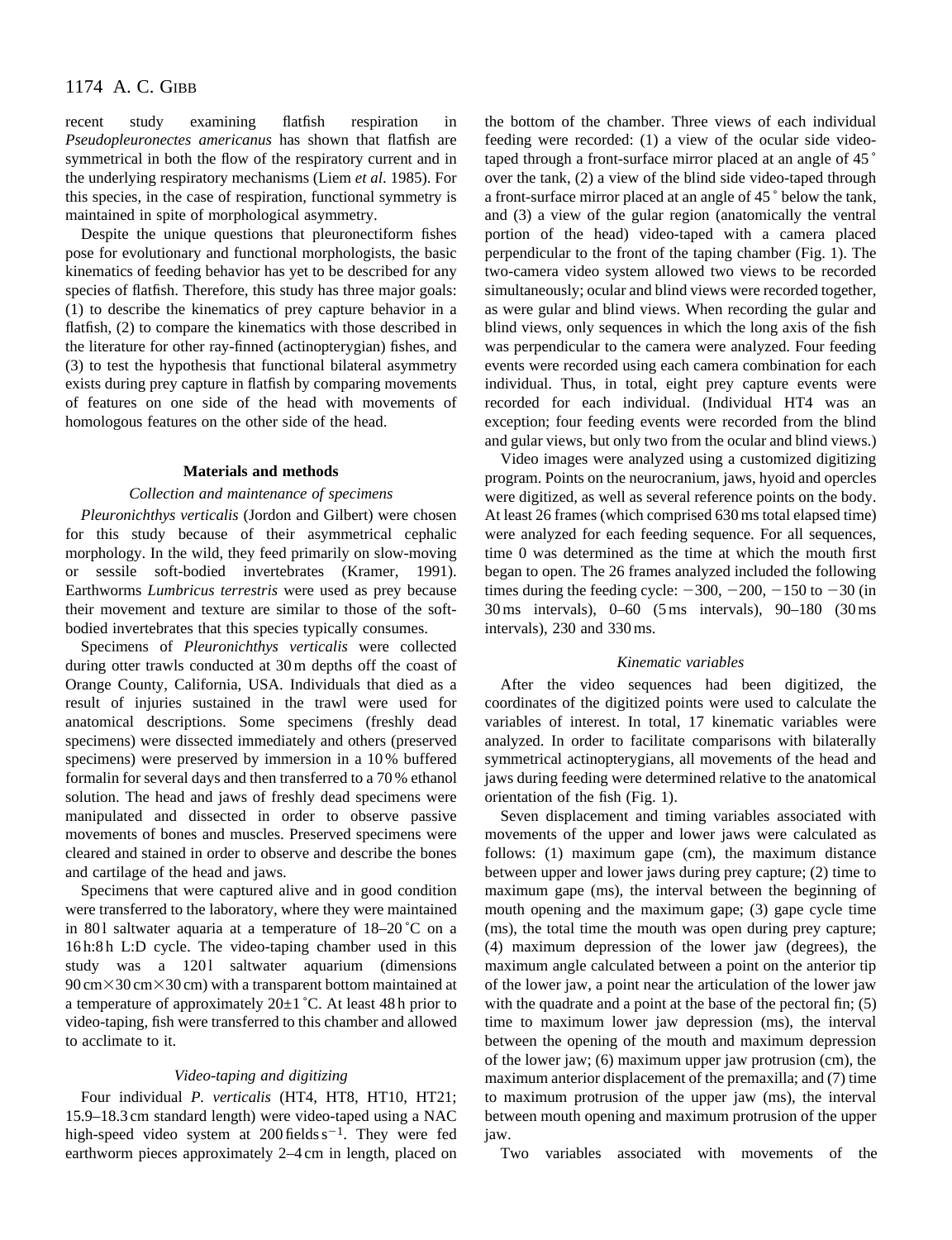

Fig. 1. Schematic diagram of *Pleuronichthys verticalis* indicating relevant directional terms. Note that the directional terms are given with respect to the fish, not with respect to any external frame of reference. The ocular and blind views are shown as viewed through mirrors placed at angles of 45 ˚ over and under the experimental tank, respectively. This is the same orientation as that in the video images analyzed.

neurocranium were measured. Cranial rotation (degrees) during prey capture (often termed 'head elevation' in previous studies) was measured as the angular rotation of the neurocranium dorsally relative to the rest of the body. The angle of the neurocranium was determined using the following points: an anterior point on the neurocranium near the articulation of the premaxilla, a posterior point on the neurocranium near the attachment of the dorsal fin and a point at the base of the pectoral fin. Time to maximum cranial rotation (ms) was calculated as the interval between the time of mouth opening and the time of maximum dorsal rotation of the neurocranium.

Four variables describing movements of the hyoid were also examined. The maximum depression of the hyoid (cm) was determined using its most ventral position, and maximum retraction (cm) was determined by its most posterior position. The intervals between mouth opening and the most depressed and retracted positions of the hyoid were calculated as the time to maximum hyoid depression and retraction (ms), respectively.

Two variables described timing and displacement of the opercular series during prey capture. Maximum opercular expansion (cm) occurred when the ocular and blind side opercles were maximally laterally displaced. The time to maximum opercular expansion (ms) was calculated as the interval between the beginning of mouth opening and the maximum lateral expansion of the opercular series.

Of the 15 variables described above, six involve movements of unpaired structures. These variables are: maximum hyoid depression, time to maximum hyoid depression, maximum hyoid retraction, time to maximum hyoid retraction, maximum cranial rotation and time to maximum cranial rotation (see Table 1). Since it was unlikely that unpaired structures moved in a bilaterally asymmetrical manner, they were quantified from the blind view only.

Nine of the timing and displacement variables described above involved movements of paired structures with the potential for functional asymmetry during prey capture. Therefore, the following variables were calculated for both the blind and the ocular sides of the head: maximum gape, time to maximum gape, gape cycle time, maximum upper jaw protrusion, time to maximum upper jaw protrusion, maximum lower jaw depression, time to maximum lower jaw depression, maximum opercular expansion and time to maximum opercular expansion (see Table 2).

Two additional angular variables were measured using coordinates from the gular view: (1) maximum lateral flexion of the head (the angle formed by a point at the base of the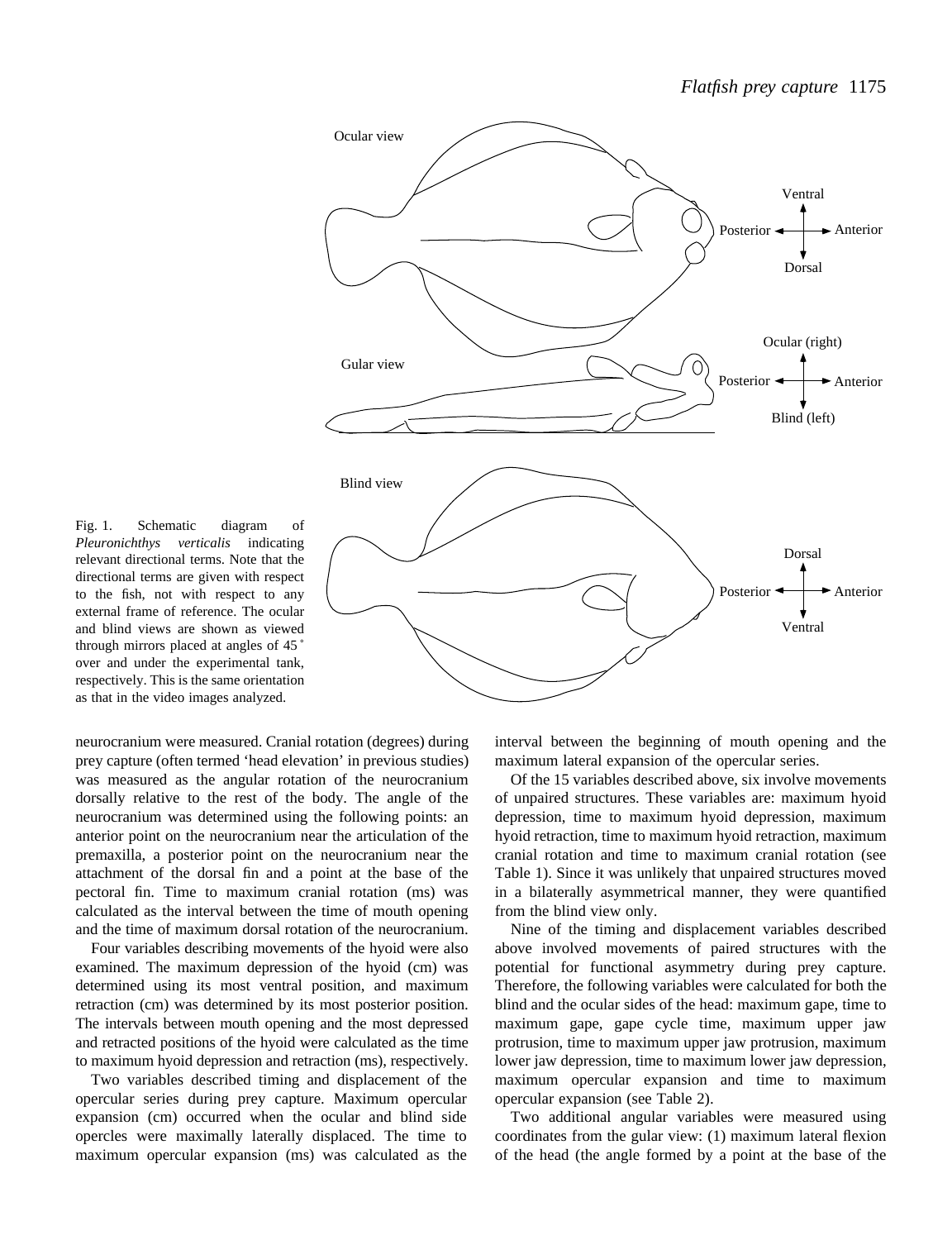pectoral fin, a posterior point on the eye and a line parallel with the substratum), and (2) maximum lateral flexion of the lower jaw (the angle formed by a point on the anterior apex of the lower jaw, a point at the base of the lower jaw and a line parallel with the midline of the head). Fig. 2 illustrates how the angular asymmetry variables (lateral flexion of the head and jaw) were calculated in this study.

## *Statistical analyses*

One-way analyses of variance (ANOVAs) were calculated for the six unpaired kinematic variables in order to determine whether there was significant variation among individuals. Two-way ANOVAs were performed on the nine potentially asymmetrical variables (displacement and timing variables). The two-way analyses examined variables for individual and side-of-the-head effects, as well as the interaction of these two effects. Individual was treated as a random effect and the residual was used to calculate the *F*-statistic. Side-of-the-head was treated as a fixed effect and was tested over the interaction term of the two effects. The residual error was used to calculate the *F*-statistic for the interaction term. All ANOVAs were calculated using SuperANOVA on a Macintosh computer.

Using the Macintosh program Statview, one tailed *t*-tests were performed on the two angular variables (head and jaw lateral flexion). The null hypothesis for these tests was that there was no lateral bending of the head or body (angle=0 ˚).

In order to test for homogeneity of variances, an *F*-max test (Sokal and Rohlf, 1981) was performed on the variables before ANOVAs or *t*-tests were performed. Of all 17 variables analyzed, only one, cranial rotation, failed to meet the criteria of the test. However, the only ANOVA conducted on the cranial rotation data was a one-way ANOVA which examined the data for individual effects. The variances of the four individuals were not homogeneous according to the *F*-max test; however, different variances for the four individuals would appear to support the hypothesis that individual variation was present. Thus, the *F*-statistic for cranial rotation is still included. To account for multiple simultaneous ANOVAs, levels of statistical significance were adjusted for all ANOVAs and *t*tests using the sequential Bonferroni technique (Rice, 1989).

### **Results**

## *Morphological asymmetry*

It is beyond the scope of this paper to give a complete description of the cranial osteology of *P. verticalis*. However,

Fig. 2. Schematic diagram of the gular view of the anterior portion of *Pleuronichthys verticalis*. Filled circles indicate points on the head and body that were digitized and used to calculate lateral flexion of the head and jaws. The fish is displayed in this particular posture for ease of presentation of these variables. This combination of head lifting (lateral flexion of the head of approximately  $10^{\degree}$ ) and jaw bending (lateral flexion of the jaw of approximately  $-30^\circ$ ) was never observed during the course of this study.

a brief description of the presence or absence of morphological asymmetry in the functional units of the head and jaws (Liem, 1970) is included here to provide a framework for the results of the kinematic study. A more detailed description of the morphological asymmetry of *P. verticalis* is currently in preparation (A. C. Gibb, unpublished results).

Certain portions of the head and jaws of *P. verticalis* are morphologically bilaterally asymmetrical (Fig. 3). Asymmetry is most extreme in three regions: the neurocranium, the anterior portions of the suspensorium, and the jaws. In the neurocranium, asymmetry consists primarily of a torsion of the dorsal surface towards the ocular side of the body. This torsion is apparently a result of the migration of the eye during metamorphosis (Yazdani, 1969).

The pterygoid process of the suspensorium has a different shape on the ocular and blind sides of the head. On the blind side, the anterior portion of the pterygoid process forms a flat surface which abuts the ventral surface of the palatine bone. On the ocular side, the pterygoid process is rounded and the lateral surface of the palatine does not rest directly against it.

The palatine bone is substantially larger on the blind side than on the ocular side of the head. The maxilla, premaxilla and mandible are also larger (and longer) on the blind side of the head than on the ocular side. In contrast, the hyoid apparatus, the opercular series and the posterior portions of the suspensorium (particularly the hyomandibula and preopercle) do not display a large degree of morphological asymmetry.

## *Kinematics of prey capture*

*Pleuronichthys verticalis* appear to locate their prey visually and follow its movements with their eyes during capture. During feeding events, *P. verticalis* approach the prey by 'walking' along the bottom of the tank using their dorsal and anal fins. When *P. verticalis* are approximately 2 cm away from the prey, they cease to move the body forward; thereafter, primarily their head and jaws move towards the prey item. During capture, the lower jaw is depressed and the upper jaw protrudes anteriorly approximately 1 cm towards the prey (see Table 2). The prey is then sucked into the mouth. During the time (approximately 10 ms total) in which the prey is engulfed, the prey moves an average of 1.4±0.4 cm towards the mouth, while the jaws move an average of 0.2±0.06 cm towards the prey item.

Mean values are given in Tables 1 and 2 for the timing and displacement variables for all sequences for all individuals. Fig. 4 illustrates a typical feeding sequence for one individual (HT8) and Fig. 5 represents the summarized kinematic profile

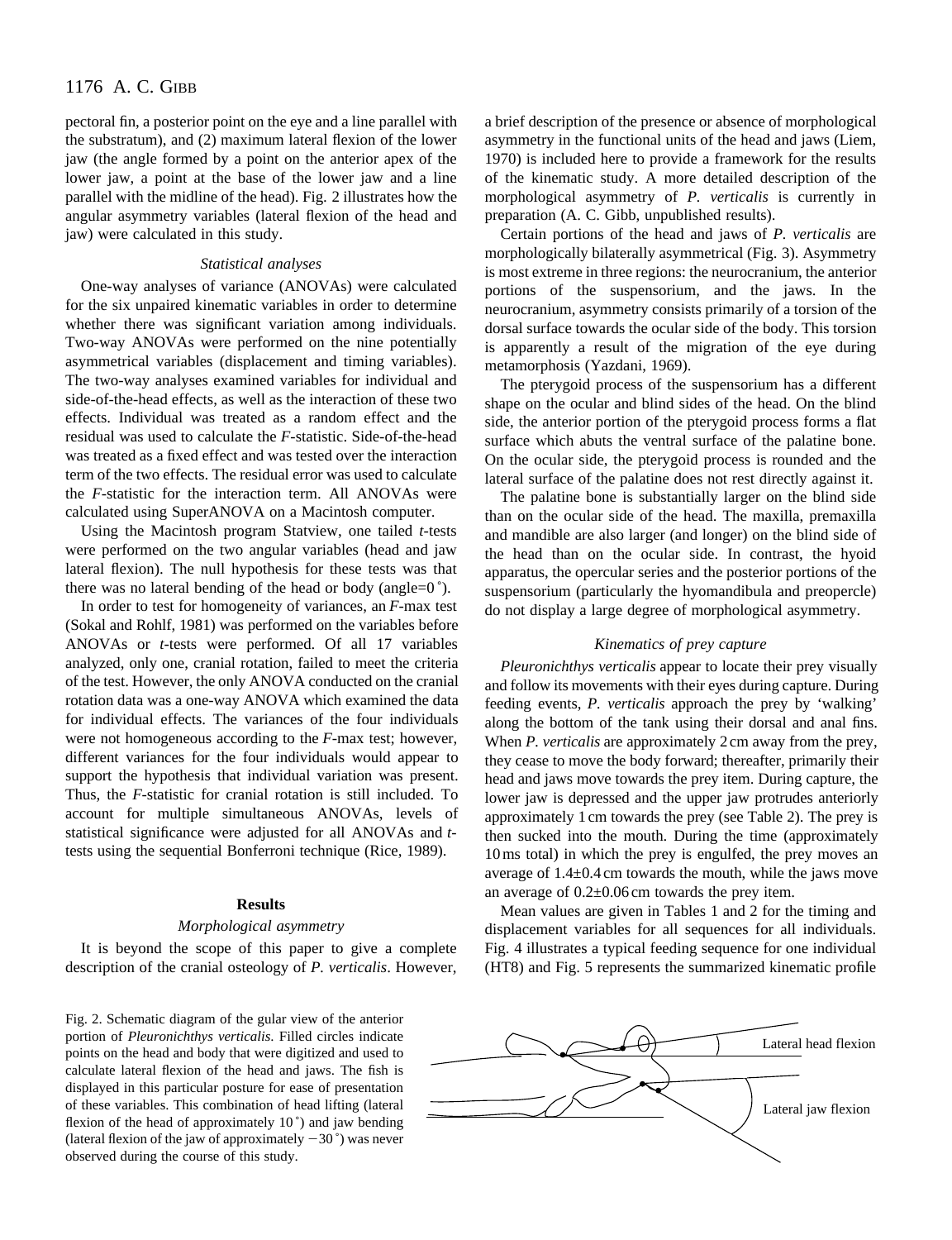

Fig. 3. *Camera lucida* drawings of a cleared and stained skull of *Pleuronichthys verticalis*. (A) The blind side of the head; (B) the ocular side. Note that the ocular side has been reversed horizontally in order to facilitate comparisons with the blind side.

for another individual (HT21) for four prey capture events. The mean values are plotted *versus* time for the feeding cycle. Time 0 was defined by the beginning of mouth opening (Fig. 5), and changes in other kinematic variables will be discussed relative to the gape cycle.

As the fish approaches the prey, the opercles are compressed and reach maximum compression (minimum expansion) during the gape cycle (Figs 4, 5; 0–40 ms). Opercular expansion begins after the mouth is closed, and the opercles continue to expand as the hyoid, neurocranium and lower jaw return to their original positions (Figs 4, 5; 90–180 ms).

Lower jaw depression begins at the same time as mouth opening (Figs 4, 5; 0–20 ms). The lower jaw reaches maximum depression at approximately the same time that the mouth achieves maximum gape (Fig. 5). However, after the mouth is closed, the lower jaw remains slightly depressed at an angle of approximately  $20^\circ$  (Fig. 5).

Table 1. *Mean and S.E.M. variables measured for unpaired structures during the prey capture behavior of* Pleuronichthys verticalis

| Mean value | S.E.M. |
|------------|--------|
| 0.89       | 0.18   |
| 103.4      | 21.1   |
| 1.28       | 0.26   |
| 84.1       | 17.2.  |
| 27.6       | 5.6    |
| 40.6       | 8.3    |
|            |        |

*N*=16.

Hyoid retraction begins shortly (5–10 ms) after mouth opening (Figs 4, 5; 10–20 ms). The hyoid is retracted rapidly and this posterior movement continues throughout the gape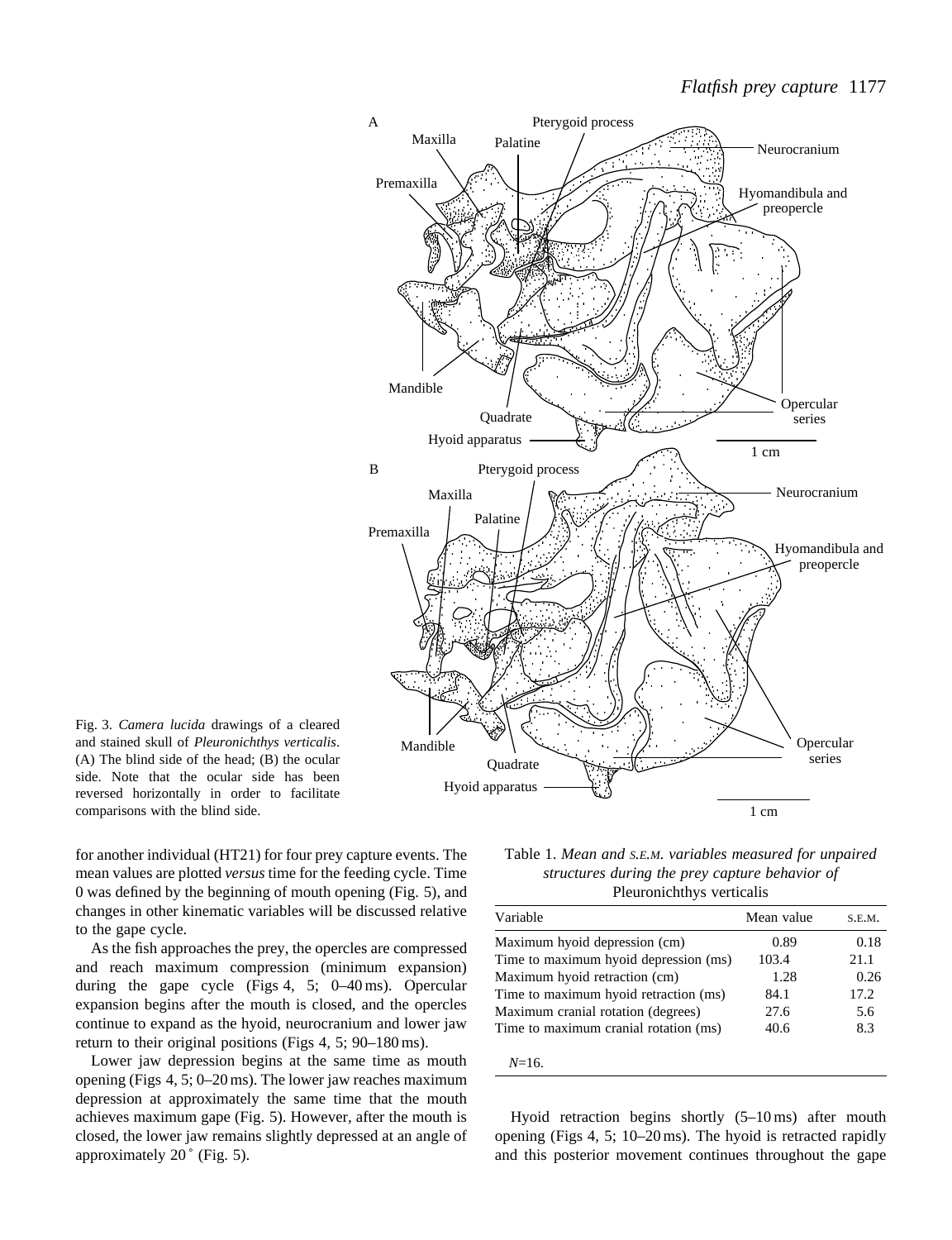| Variable                                  | Ocular (right) |                  | Blind (left) |               |
|-------------------------------------------|----------------|------------------|--------------|---------------|
|                                           | Mean           | S.E.M.           | Mean         | S.E.M.        |
| Maximum gape (cm)                         | 0.50           | $0.11\dagger$    | 0.73         | $0.16\dagger$ |
| Time to maximum gape (ms)                 | 19.6           | 4.4 <sup>†</sup> | 20.3         | $4.6\dagger$  |
| Gape cycle time (ms)                      | 36.1           | $8.1\dagger$     | 41.8         | $9.3\dagger$  |
| Maximum upper jaw protrusion (cm)         | 0.91           | $0.20+$          | 1.04         | $0.23\dagger$ |
| Time to maximum upper jaw protrusion (ms) | 39.3           | 8.8†             | 42.1         | $9.4\dagger$  |
| Maximum lower jaw depression (degrees)    | 33.9           | 1.1 <sub>†</sub> | 33.6         | $0.8\dagger$  |
| Time to maximum lower jaw depression (ms) | 20.3           | $2.1+$           | 20.7         | $2.0^{+}$     |
| Maximum opercular expansion (cm)          | 0.52           | 0.11             | 0.64         | 0.13          |
| Time to maximum opercular expansion (ms)  | 66.9           | 13.7             | 156.5        | 32.0          |

Table 2. Mean and *S.E.M. of variables measured during the prey capture behavior of Pleuronichthys verticalis for the ocular and blind sides of the head*

†*N*=14, in all other cases *N*=16.



Fig. 4. Selected video frames from a representative prey capture sequence for one individual *Pleuronichthys verticalis* (HT8). Video images have been cropped and the contrast has been manipulated in order to increase the clarity of the image. The gular view is presented in the top half of each panel, and the blind view in the bottom half. Numbers represent time in milliseconds relative to the beginning of mouth opening (time 0).

cycle. The hyoid moves posteriorly a distance of over 1 cm during hyoid retraction (Table 1). The hyoid is not protracted and returned to its original position until well after the mouth has closed (Fig. 4; 120–180 ms). Hyoid depression also begins immediately after mouth opening (Fig. 5) and reaches a plateau shortly after maximum gape is achieved. The hyoid remains at or near maximum depression for some time after the mouth has closed (Fig. 5).

The neurocranium is maintained in a position of slight dorsal rotation as the fish approaches the prey. Rapid cranial rotation begins after the mouth has opened and reaches its maximum value as the mouth closes (Figs 4, 5; 20–40 ms). During this time, the neurocranium rotates dorsally approximately  $10°$  in

40 ms. After reaching its maximum value, the neurocranium begins to rotate ventrally (Fig. 5) and reaches minimum cranial rotation near the end of the feeding cycle.

A summary of the results of the one-way ANOVAs performed on unpaired variables is given in Table 3. The only unpaired variable which showed significant individual variation was maximum cranial rotation. Different individuals produced drastically different degrees of cranial rotation; the average maximum cranial rotation during capture in individual HT4 was more than 10° greater than that of individual HT21.

## *Asymmetry variables*

The two-way ANOVAs indicated that only one of the nine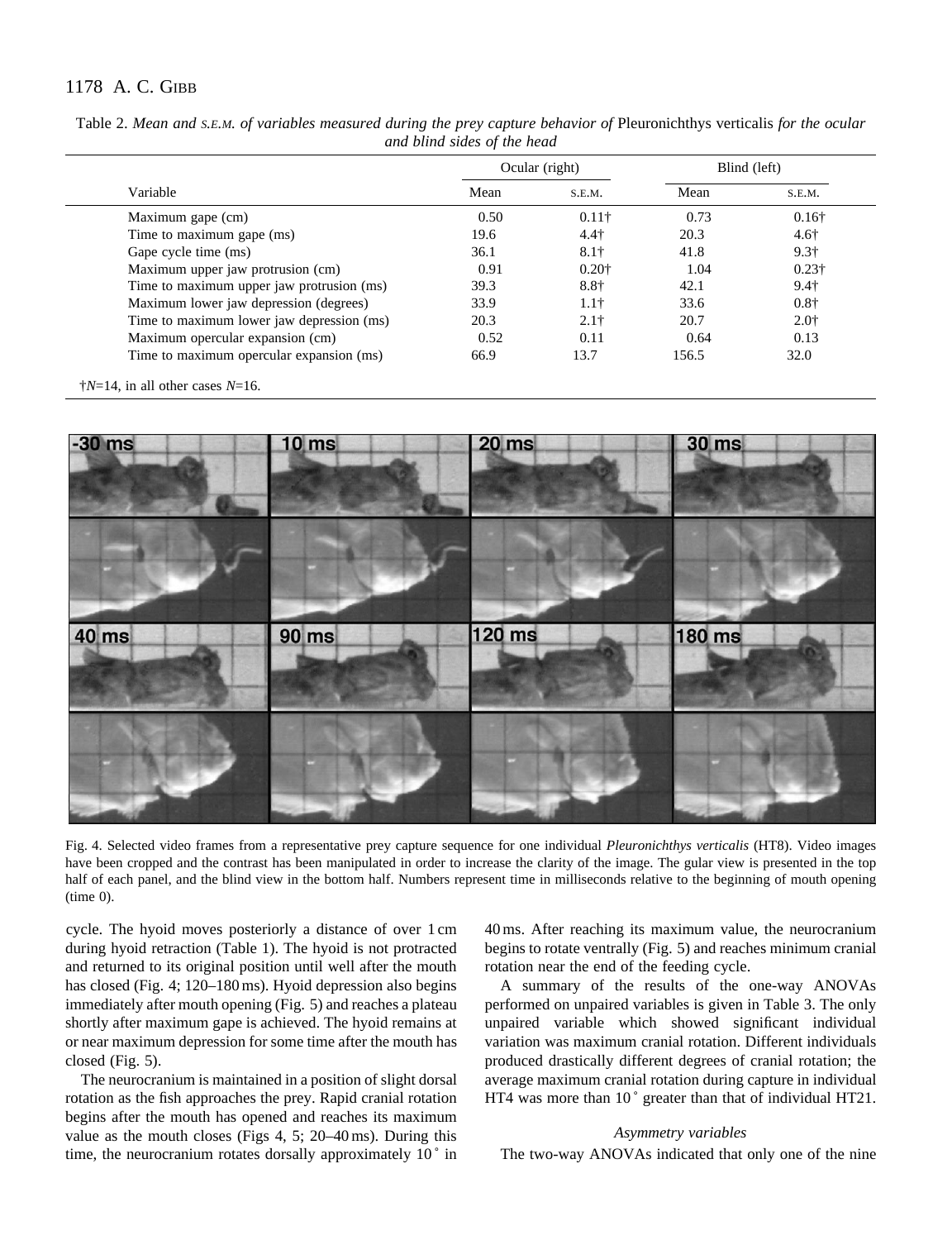

Fig. 5. Kinematic summary of four feeding sequences for one individual (HT21). In order to scale the *x*-axis appropriately, the first two and last two data points collected  $(-300, -200, +230, )$  and +330 ms) were excluded from this graph. Points on the line represent mean values and the error bars are one standard error of the mean. All variables are given in centimeters, with the exception of lower jaw depression and cranial rotation, which are given in degrees. The dashed vertical line indicates the beginning of mouth opening (time 0) for reference.

displacement and timing variables showed significant bilateral asymmetry (Table 4). Maximum gape was always greater on the blind side of the head than on the ocular side (Tables 2, 4). There was no significant individual variation in this variable, nor was there a significant interaction between side-of-thehead and individual effects.

None of the other displacement or timing variables showed a significant effect of side-of-the-head (Table 4). However, time to maximum opercular expansion showed a strong, but non-significant, trend; maximum expansion of the opercular series occurred on the ocular side before maximum expansion of the blind side (Table 2). This pattern was evident for three of the four individuals (maximum lateral expansion of the ocular and blind side opercles occurred at approximately the same time in individual HT10).

There were no significant side $\times$ individual effects for any of these variables and only one variable showed significant

Table 3. F*-statistics obtained from multiple one-way ANOVAs examining potential individual effects on unpaired kinematic variables*

| Variable                              | Individual<br>d.f. $3, 12$ |
|---------------------------------------|----------------------------|
| Maximum hyoid depression (cm)         | 5.87                       |
| Time to maximum hyoid depression (ms) | 2.68                       |
| Maximum hyoid retraction (cm)         | 5.85                       |
| Time to maximum hyoid retraction (ms) | 3.72                       |
| Maximum cranial rotation (degrees)    | $12.65*$                   |
| Time to maximum cranial rotation (ms) | 0.45                       |
|                                       |                            |

\*Significant at *P*<0.05, using the sequential Bonferroni method described by Rice (1989).

Table 4. F*-statistics obtained from multiple two-way ANOVAs comparing variables obtained for the ocular and blind sides of the head and body*

| Variable                                        | Side   | Individual<br>d.f.=1,3 d.f.=3, 20 $(24)$ | Side×Individual<br>d.f.=3, 20 $(24)$ |
|-------------------------------------------------|--------|------------------------------------------|--------------------------------------|
| Maximum gape (cm)                               | 65.87* | 2.44                                     | 0.37                                 |
| Time to maximum<br>gape (ms)                    | 0.27   | 1.58                                     | 0.56                                 |
| Gape cycle time<br>(ms)                         | 0.60   | 2.05                                     | 0.84                                 |
| Maximum upper jaw<br>protrusion (cm)            | 1.56   | 2.23                                     | 3.65                                 |
| Time to maximum<br>upper jaw<br>protrusion (ms) | 0.74   | 0.56                                     | 0.44                                 |
| Maximum lower<br>jaw depression<br>(degrees)    | 0.04   | $8.04*$                                  | 0.28                                 |
| Time to maximum<br>lower depression<br>(ms)     | 0.02   | 0.83                                     | 0.47                                 |
| Maximum opercular<br>expansion (cm)             | 5.09   | 4.51                                     | 0.82                                 |
| Time to maximum<br>opercular expansion<br>(ms)  | 25.16  | 3.41                                     | 1.37                                 |

\*Significant at *P*<0.05, using the sequential Bonferroni method described by Rice (1989).

individual variation. Maximum lower jaw depression varied significantly among individuals (Table 4); individual HT21 produced an average maximum lower jaw depression more than 5 ˚ larger than that produced by fish HT4. The variation in lower jaw depression apparently did not produce varying maximum gapes, as this variable showed no significant individual variation (Table 4). However, the pattern of individual variation in lower jaw depression was the inverse of that found for cranial rotation; individuals with a large average maximum cranial rotation generated a small lower jaw depression and *vice versa*.

The *t*-tests performed on maximum lateral flexion of the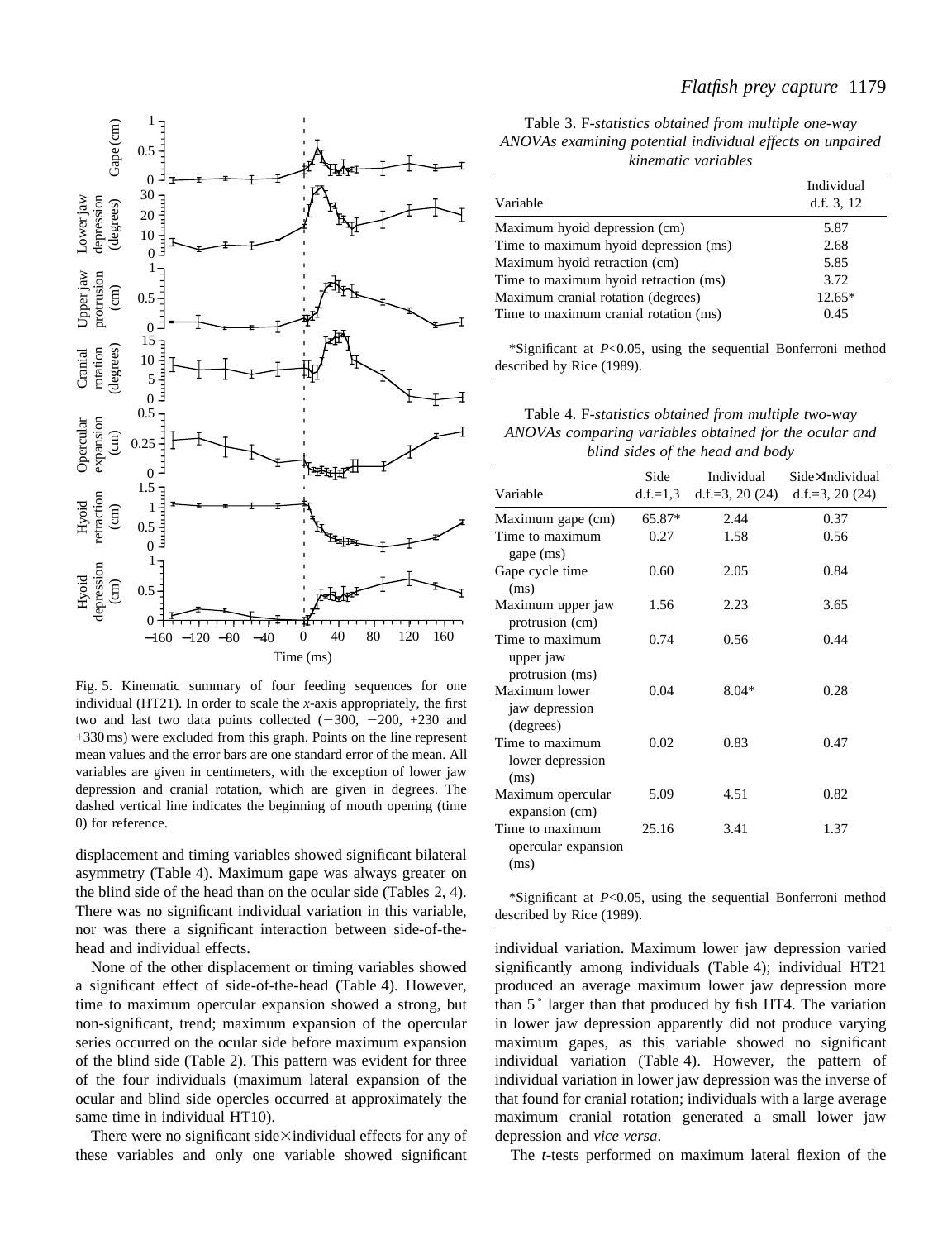| Variables                              | Mean | Critical value | t-value |
|----------------------------------------|------|----------------|---------|
| Maximum lateral head flexion (degrees) |      | 2.602          | $9.1*$  |
| Maximum lateral jaw flexion (degrees)  | 77 T | 2.602          | 13.1*   |

Table 5*. Values obtained from one-tailed* t-*tests testing the hypothesis that the head and jaws bend significantly out of the sagittal plane of the body during prey capture*

\*Significant at *P*<0.05, using the sequential Bonferroni method described in Rice (1989).

head and jaws indicate that there was substantial bending of these structures out of the midline (Table 5). Before *P. verticalis* begins the gape cycle, the jaws are in line with the rest of the head (Fig. 4). During the gape cycle, the jaws bend out of the midline towards the blind side of the head (Figs 4, 6). The angle between the jaws and the rest of the head increases until it reaches a maximum value of approximately 30 ˚ jaw flexion (Fig. 6). As the upper jaw is retracted and the lower jaw elevated, the jaws return to their original positions and are again in line with the midline of the head.

Although the head of *P. verticalis* also bends out of the midline of the body during capture, the timing and magnitude of bending varied between individuals. The individual illustrated in Fig. 6 (HT21) consistently approached the prey with its head flexed towards the ocular side of the body. At the beginning of the feeding event, the head was at approximately 10<sup>°</sup> to the midline of the body, but during prey capture it was lowered and the angle decreased (Fig. 6). By the end of capture, the head was resting on the substratum, in line with the rest of the body. The individual pictured in Fig. 4 (HT8), however, flexed its head towards the ocular side at the end of the feeding event as well as at the beginning.

### **Discussion**

## *General kinematics and comparisons with other ray-finned fishes*

The kinematics of prey capture in *P. verticalis* will be described with reference to the four phases of the feeding cycle previously described as being common to actinopterygian inertial-suction feeders: preparatory, expansive, compressive and recovery (Liem, 1978; Lauder, 1985). These summary descriptions of suction feeding in actinopterygian fishes use a variety of variables to determine the phases of the feeding cycle. Because of differences between *P. verticalis* and other rayfinned fishes, the phases used here will be defined entirely on the basis of the gape cycle and will be used as reference points in the feeding event. The preparatory phase occurs when the fish locates and approaches the prey before the mouth begins to open. The expansive phase begins when the mouth opens. The compressive phase begins when the mouth begins to close, and the recovery phase occurs after the mouth has closed, as the head and jaws are returning to their original positions.

*Pleuronichthys verticalis* generate many of the same kinematic movements during capture as do other ray-finned fishes during suction feeding. The fish approaches the prey, the lower jaw is depressed and the upper jaw extends towards the



Fig. 6. Summary plot of the angular movements of the jaws and head of one individual *Pleuronichthys verticalis* (HT21) for four feeding sequences. In order to scale the *x*-axis appropriately, the first two and last two data points collected  $(-300, -200, +230$  and  $+330$  ms) were excluded from this graph. A plot of mouth opening (gape) is included for reference. The dashed vertical line marks time 0, the beginning of mouth opening. Positive values indicate bending towards the ocular (right) side of the body and negative values indicate bending towards the blind (left) side of the body. See Fig. 2 for an illustration of how these angles were measured.

prey. The mouth opens and the hyoid is rapidly depressed. Simultaneous mouth opening and hyoid depression create a rapid expansion of the area inside the buccal cavity and draw the water in front of the mouth, along with the prey, into the buccal cavity. The mouth closes, the jaws are retracted and the opercles expand to allow the water engulfed with the prey to escape from the head. However, *P. verticalis* show several specific features that are unusual or unique among actinopterygian species described to date. These features are primarily related to changes in the relative timing of movements of portions of the head and jaws.

The most striking feature of the initial approach of *P. verticalis* towards its prey is the extreme lateral compression of the opercular apparatus and suspensorium (Figs 4, 5). Compression of the suspensorium and the opercular series is believed to reduce the volume of water inside the orobranchial and opercular cavities prior to mouth opening (Liem, 1978; Lauder, 1985). Thus, the lateral compression of the head of *P. verticalis* suggests a preparatory phase in which the volume of water inside the head is reduced in preparation for the creation of suction during mouth opening. Although the period before mouth opening is usually termed the preparatory phase for all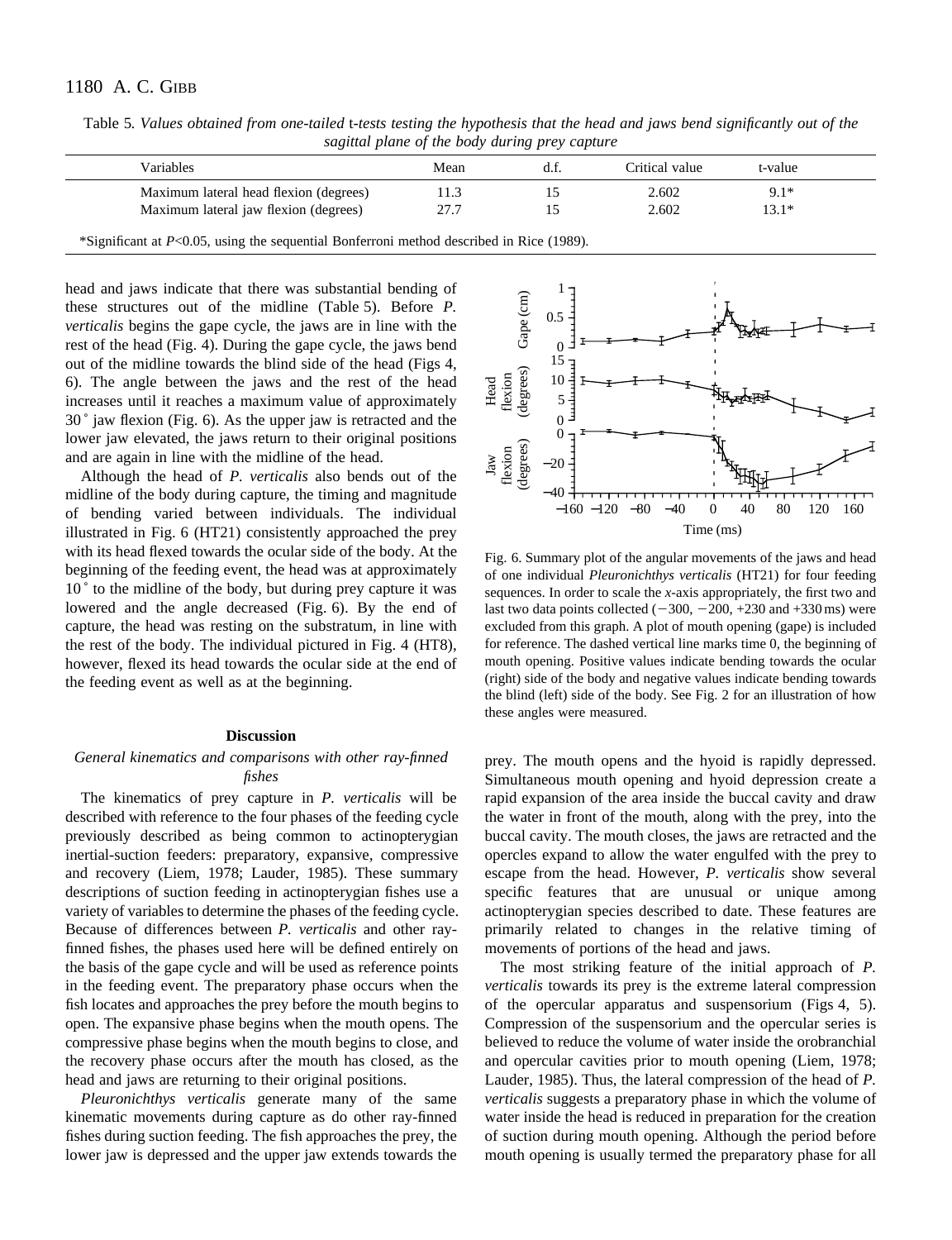suction feeders, there is little evidence for orobranchial compression in other species (Lauder, 1985). A preparatory phase of this nature has only been described for a few species of cichlid, and was defined for these studies using muscle activity patterns rather than kinematic data (Liem, 1978).

Immediately prior to the expansive phase of feeding in *P. verticalis*, the lower jaw begins to rotate around its articulation with the suspensorium. This rotation produces lower jaw depression, which continues throughout the expansive phase (Figs 4, 5). At the beginning of the expansive phase, the hyoid begins to retract. Previous studies have suggested that the sternohyoideus is the initial depressor of the mandible (Liem, 1970) during prey capture. However, in *P. verticalis*, depression of the lower jaw begins before retraction of the hyoid apparatus. This offset in timing implies that contraction of the sternohyoideus is not responsible for the initial movements of the lower jaw during prey capture.

A possible alternative explanation of early lower jaw depression is the levator operculi–opercular apparatus–mandible coupling (Liem, 1970). According to this model, contraction of the levator operculi pulls the opercular series dorsally and this movement is transmitted to the lower jaw *via* the interopercularmandibular ligament. The interopercularmandibular ligament transmits dorsally directed force to the posterior end of the mandible, causing it to pivot around its articulation with the quadrate and forcing the anterior end of the lower jaw to move ventrally. A similar offset in the timing of jaw depression and hyoid retraction was found in *Amia calva* (Lauder, 1979), suggesting the importance of the levator operculi–opercular apparatus–mandible coupling in jaw depression in the Halecostomi. On the basis of comparative research on aquatic vertebrates, Lauder and Shaffer (1993) have hypothesized that hyoid-mediated mandibular depression is the primitive condition for all gnathostomes and that levator operculi–opercular apparatus–mandible coupling is a synapomorphy of the Halecomorphii and the Teleostei. However, experimental work on nandid fishes (Liem, 1970) and *Chaetodon miliaris* (Motta, 1982) has demonstrated that initial lower jaw depression is generated by contraction of the sternohyoideus and the hypaxial musculature, and later depression is produced *via* the levator operculi–opercular apparatus–mandible coupling. It is difficult to evaluate the role or importance of this possible mechanism in lower jaw ventral rotation in *P. verticalis* without placing markers on the opercular series to facilitate the tracking of individual opercular bones. Clearly, more research is necessary in this area to clarify the relative contributions of these two mechanisms to mandibular depression in teleosts.

The hyoid is rapidly depressed during the expansive phase, but reaches a plateau shortly after peak gape (Fig. 5). Comparative analyses of suction feeding in actinopterygians have suggested that, in general, depression of the hyoid is the main factor creating a volume change in the buccal cavity during suction feeding (Lauder, 1985). Presumably as a result of this functional role, hyoid depression generally peaks shortly after peak gape. Hyoid depression in *P. verticalis* does not reach its maximum value immediately after peak gape, but it does cease to increase rapidly at this time. Hyoid depression hovers at or near its maximal value for the rest of the compressive phase and for most of the recovery phase.

Although hyoid retraction begins at the same time as hyoid depression, retraction of the hyoid does not plateau at the beginning of the compressive phase, nor does it peak near the middle of the expansive phase, as has been found for other rayfinned fishes (Lauder, 1985). In *P. verticalis*, rapid hyoid retraction continues throughout the compressive phase and does not reach a plateau until the recovery phase (Fig. 5). The retraction of the hyoid continues well after the lower jaw is maximally depressed. In fact, as the lower jaw is returning to its original position, the hyoid is still being retracted. This further supports the idea that contraction of the sternohyoideus is not the primary mechanism of lower jaw depression in *P. verticalis*. Therefore, the purpose of this extended period of hyoid retraction is unclear. Since hyoid retraction is apparently not associated with lower jaw depression, it may be linked to another aspect of prey capture. Alternatively, hyoid retraction could be associated with an as yet undescribed type of prey transport.

Initial protrusion of the premaxilla appears to lag behind lower jaw depression (Fig. 5). Maximum depression of the lower jaw also occurs slightly before maximum protrusion of the upper jaw (Fig. 5). This suggests that the ventral rotation of the lower jaw may not be the mechanism for initial protrusion of the premaxilla during mouth opening, as has been found to be the case for many other ray-finned fishes (for a summary, see Motta, 1984). Protrusion of the premaxilla occurs at the same time as dorsal cranial rotation (Fig. 5). The close relationship between premaxilla protrusion and cranial rotation suggests that the premaxilla may be protruded *via* the 'decoupled' model of jaw protrusion. This model predicts that upper jaw protrusion can be generated directly by contraction of the epaxial musculature, which raises the neurocranium and causes the premaxilla to slide forward (Liem, 1979). The decoupled mechanism of premaxillary protrusion has previously been documented for some cichlids (Liem, 1979), but not for any other group of teleosts.

The recovery phase of the feeding cycle in *P. verticalis* consists primarily of the bones of the head and jaws returning to their original positions. The premaxilla remains partially protracted after the mouth is closed and is retracted throughout the recovery phase. Premaxillary retraction occurs at the same time as opercular expansion. This suggests that water may be moving from the buccal region, through the pharynx, and finally out of the opercles during the recovery phase. The recovery phase of *P. verticalis* appears to be similar to that described for other teleosts (Lauder, 1985).

## *Bilateral functional asymmetry*

*Pleuronichthys verticalis* display extreme bilateral asymmetry during prey capture in several functional features. Most individuals approach the prey with their head at approximately 10° to the substratum, possibly to facilitate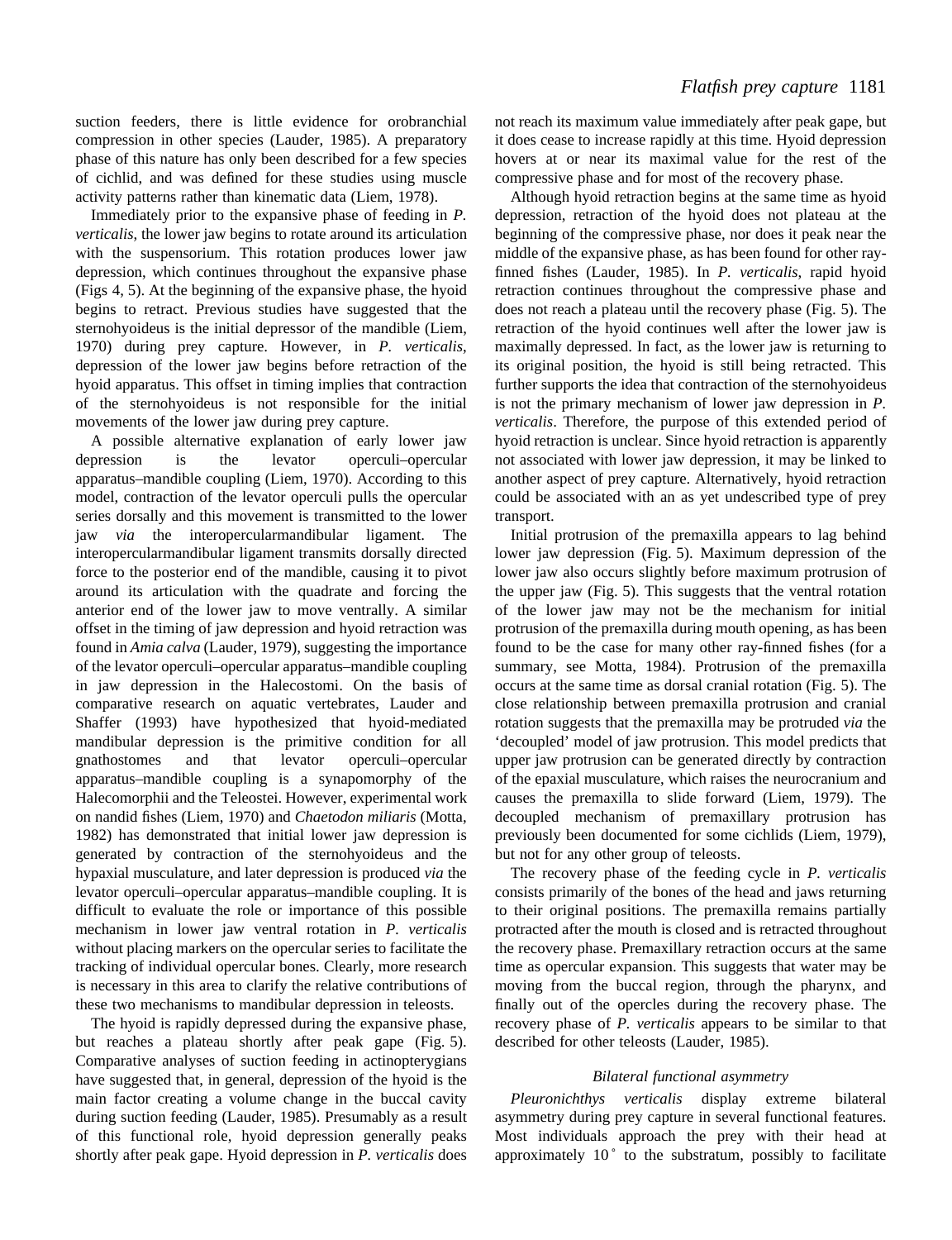location of the prey. Functionally, this means that the body is flexed towards the ocular side. Presumably, the epaxial and hypaxial musculature on the right side of the body contract in order to maintain this posture, but the precise mechanism of this extended body flexion is unclear.

There was a strong, but non-significant, trend for the opercular series of the ocular side to achieve maximum lateral expansion before the blind side (Tables 2, 4). During early opercular expansion, the head of the fish was positioned almost flat on the bottom of the tank (Fig. 4; 40 ms). Although maximum lateral expansion of the ocular side occurs at this time, this position probably inhibits the expansion of the blindside opercle. Maximum lateral expansion of the blind side occurred later in the feeding cycle, when the head was often slightly flexed towards the ocular side (Fig. 4; 180 ms).

When engulfing the prey, the upper and lower jaws of *P. verticalis* bend out of the midline of the head at 30° towards the blind (left) side. This allows the jaws of *P. verticalis* to extend down towards the prey (which is located on the substratum in the wild and in the laboratory) and suck it into the mouth. Bending the jaws towards the prey item probably facilitates prey capture by allowing the fish to 'point' the suction more directly at the prey (as is possible with a vacuum cleaner with a flexible intake hose).

It is not clear how to interpret the consistently larger values for maximum gape measured on the blind side of the head. Two possible mechanisms potentially explain this finding: (1) since the bones of the jaw are larger and longer on the blind side, this side may be able to open wider during prey capture, or (2) because the jaws bend to one side, the difference in gape between the ocular and blind sides could be purely a consequence of the lateral bending of the jaws. In other words, the actual gape of the anatomical right and left sides of the head could be the same but, since the jaws are pointing towards the blind side during prey capture, the gape on the blind side of the head will be measured as larger. It is also possible that a combination of these two mechanisms produces the asymmetrical gape.

It is possible to test the hypothesis that bending of the jaws could entirely account for the observed asymmetry in maximum gape. Cameras recording the ocular (camera O) and blind-side (camera B) views are at 90 ˚ to the long axis of the fish. As the jaws bend towards the blind side during prey capture, the angle between the blind-side gape and camera B decreases  $(<,90^\circ)$ , but the angle between the ocular-side gape and camera O increases (>90 ˚). A decrease in the angle of the jaws to camera B will not change the apparent gape of the mouth; at all angles between  $0$  and  $90^\circ$  the gape will be measured accurately. However, as the angle increases between camera O and the anterior portion of the jaws, the apparent gape will become smaller and smaller, until it is measured as zero at 180°. Assuming that the decrease in apparent gape between 90 and 180° is linear, apparent gape can be predicted.

Mean maximum gape for the blind side of the head was  $0.73$  cm (Table 2). If apparent gape at  $90^\circ$  is  $0.73$  cm, and apparent gape at  $180^\circ$  is 0 cm, then every  $1^\circ$  increase in the

angle of the jaws to the camera should produce a 0.0081 cm change in apparent gape. Although the maximum angle of the jaw out of the mid-line during prey capture is 28 ˚, the average jaw angle during maximum gape is approximately 13 ˚ (Fig. 6). A 13 ˚ increase in the angle of camera O to the anterior portion of the jaws should produce a decrease in apparent gape of 0.1053 cm, resulting in a measured ocular-side gape of 0.6247 cm. The actual average gape measured for the ocular side was 0.50 cm (Table 2). A one-tailed *t*-test indicates that this value is significantly smaller (*P*<0.001) than the predicted value. This line of reasoning suggests that the smaller gape on the ocular side of the head is a combination of a physically smaller gape on the ocular side and a reduced apparent gape caused by bending of the jaws out of the midline.

A preliminary study entailing manipulation of the jaws in freshly dead *P. verticalis* suggests that lateral bending of the jaws during prey capture may be a functional result of the morphological asymmetry present in the suspensorium and upper and lower jaws. It is beyond the scope of this paper to demonstrate the mechanism by which this unusual asymmetrical movement is produced, but additional studies currently under way will attempt to answer this question. The following investigations are being conducted in order to clarify the functional basis of the asymmetry in jaw movements: (1) an electromyographic analysis of muscle activity patterns in *P. verticalis* will determine whether bilateral asymmetry exists in the timing or magnitude of activity in homologous muscles on opposing sides of the head; (2) a kinematic study using a more morphologically symmetrical flatfish will be compared with the kinematics of *P. verticalis*; and (3) mechanical modeling of the jaws of both species will be used to predict functional asymmetry during feeding.

Prey capture in *P. verticalis* contains significant differences in the timing of kinematic events from that described for other suction feeders. Perhaps more remarkably, these fish display an extreme degree of bilateral functional asymmetry in the movements of the upper and lower jaws which allows them to suck up prey from the substratum. Morphological asymmetry present in the skull is concentrated in the regions involved in opening the mouth and extending and protruding the jaws. Thus, functional asymmetry in feeding behavior is related to, and perhaps caused by, morphological asymmetry in the jaw structures. Although morphological asymmetry is believed to have originated in flatfish as a result of eye migration, at least one species of flatfish has apparently modified it further for a specific feeding behavior.

I would like to thank the Orange County Sanitation District for allowing me to collect animals for this study during their survey trawls. I also thank Larry Cooper and Jim Allen of S.C.C.W.R.P. for additional information on the diet preferences of *P. verticalis*. Miriam Ashley-Ross, Amy Cook, Heidi Doan, Carson Gibb, Gary Gillis, George Lauder, Larry MacPhee, Steve Norton and the two reviewers provided helpful comments on the manuscript. I am grateful to Steve Norton for suggesting this genus of flatfish as potential